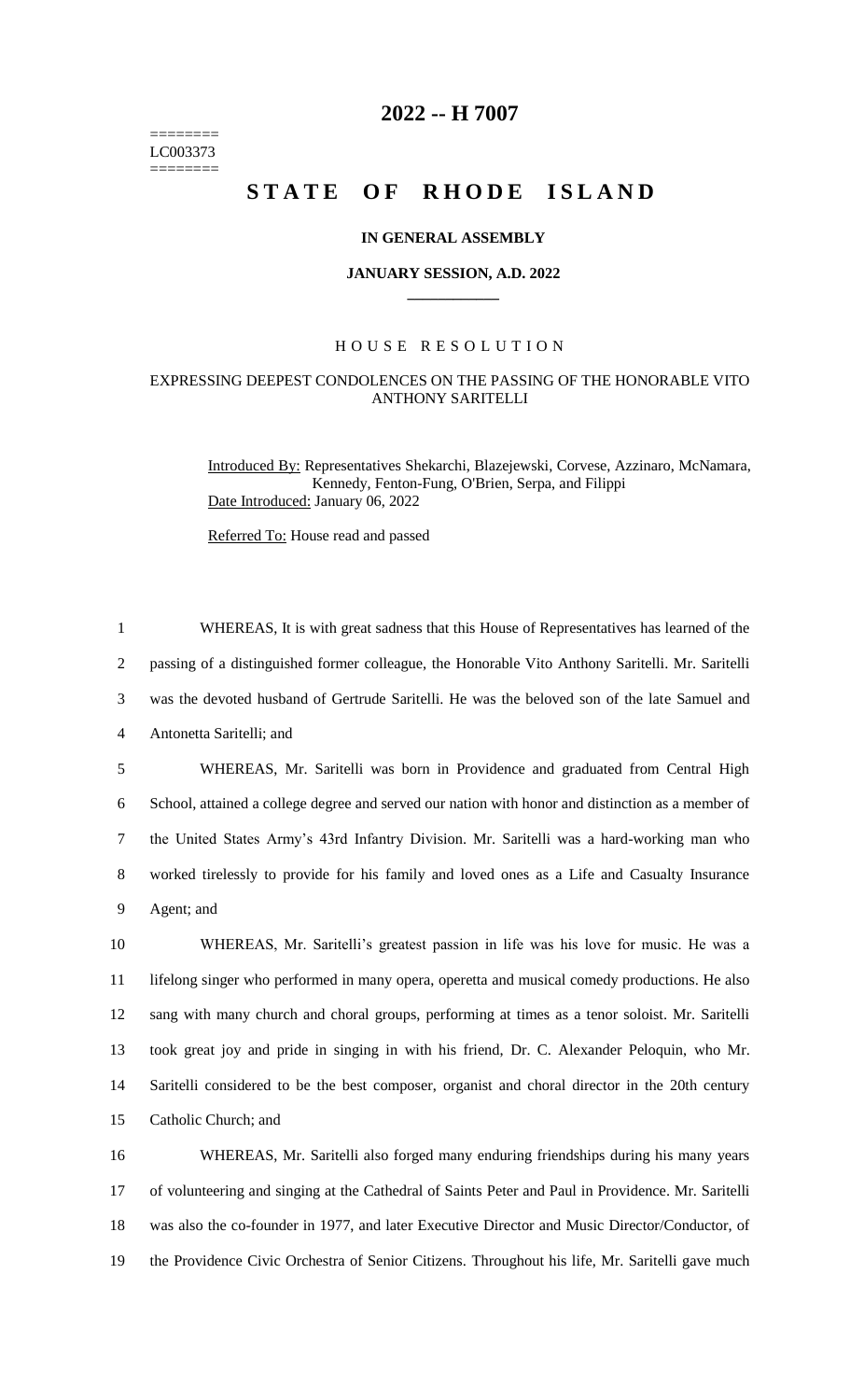of his time volunteering and performing at countless orchestral events at schools, senior living facilities, and the Rhode Island Veterans' Home; and

 WHEREAS, Mr. Saritelli, a first generation Italian-American, was always imbued with a deeply patriotic spirit and great appreciation for the freedom and opportunities our nation affords all of its citizens. Mr. Saritelli also deeply believed in serving others and felt a calling to run for public office. In 1978, Mr. Saritelli was elected to the Rhode Island House of Representatives, where he served his constituents of District Five in Providence with passion and integrity from 1979 to 1984; and

 WHEREAS, Mr. Saritelli was a widely admired member of the Rhode Island House of Representatives who, in recognition of his strong leadership skills, vast knowledge and experience, and strong work-ethic, was chosen to chair a number of Committees including the Joint Committee on the Arts, where Mr. Saritelli became the General Assembly's leading advocate for the arts. Other Committees chaired by Mr. Saritelli included the Joint Legislative Commission to study the Auto Repair Industry in Rhode Island and Other States, the Joint Legislative Commission to study Juvenile Diversionary, Community Service and Restitution Programs, and the Rhode Island Arts and Tourism Commission. Mr. Saritelli also served on the House Labor Committee, the House Health, Education and Welfare Committee, the State Education Commissioners Advisory Council on the Arts, the Providence School Superintendent's Arts Advisory Commission, and many other important committees; and

 WHEREAS, Mr. Saritelli was a loyal, kind and generous gentleman who lived a life full of love, passion and service to God, country, his family, and many friends. He will be sorely missed by all who knew him and loved him, and the beautiful music he created will live on forever in the memories of the many fortunate people who were blessed to hear him perform; and

 WHEREAS, In addition to his wife Gertrude, Mr. Saritelli also leaves behind his four step-children, Mary-Jane Newbert, David Kilmartin, Jr., Pat Lincoln and Rosemarie Royal. He was the brother of Maria Ponticelli, Annamaria DiPanni, and the late Joseph Saritelli, Samuel Saritelli, Edith Drake, Angelo Saritelli, Mario Saritelli, Amando Saritelli, Anthony Saritelli, Genevieve Romano, and Adele Klones. Mr. Saritelli was also the beloved uncle to many nieces and nephews; now, therefore be it

 RESOLVED, That this House of Representatives of the State of Rhode Island hereby expresses its deepest condolences on the passing of the Honorable Vito Anthony Saritelli; and be it further

 RESOLVED, That the Secretary of State be and hereby is authorized and directed to transmit a duly certified copy of this resolution to Mrs. Gertrude Saritelli.